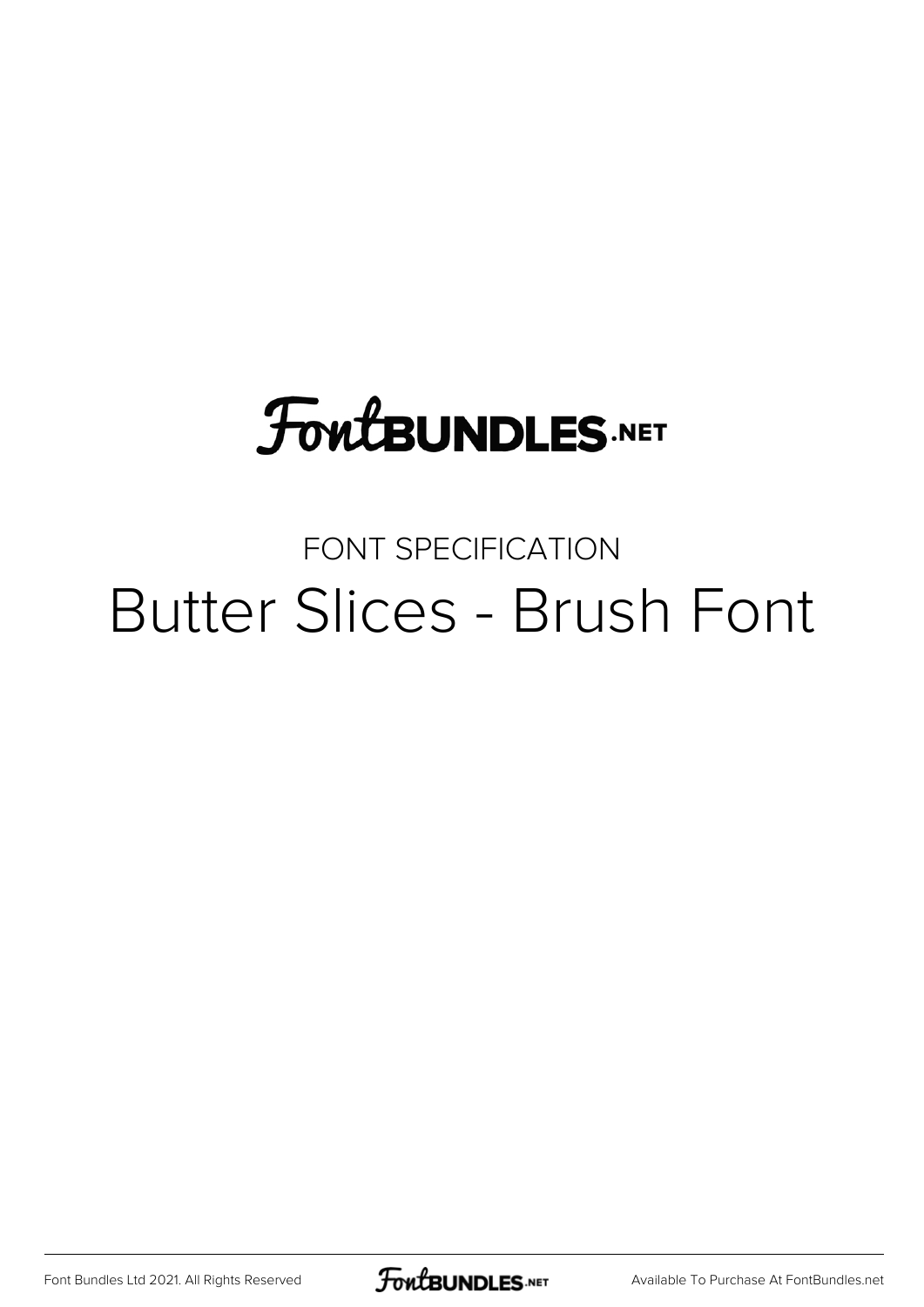### **Butter Slices - Regular**

**Uppercase Characters** 

## $ABCDC + G + 7J K L UNUDUR SC T$  $\mathcal{U} \vee \omega \times \mathcal{U} \neq$

Lowercase Characters

$$
a\,b\,c\,d\,e\,\ell\,\wp\,h\,\iota\,\dot\jmath\,k\,\ell\,\omega\,\nu\,\sigma\,\rho\,\,q\,\iota\,\circ\,\overline{t}\,w\,\nu\,\omega\,\,x\,\,y\,\,e
$$

**Numbers** 

#### 0123456789

Punctuation and Symbols

All Other Glyphs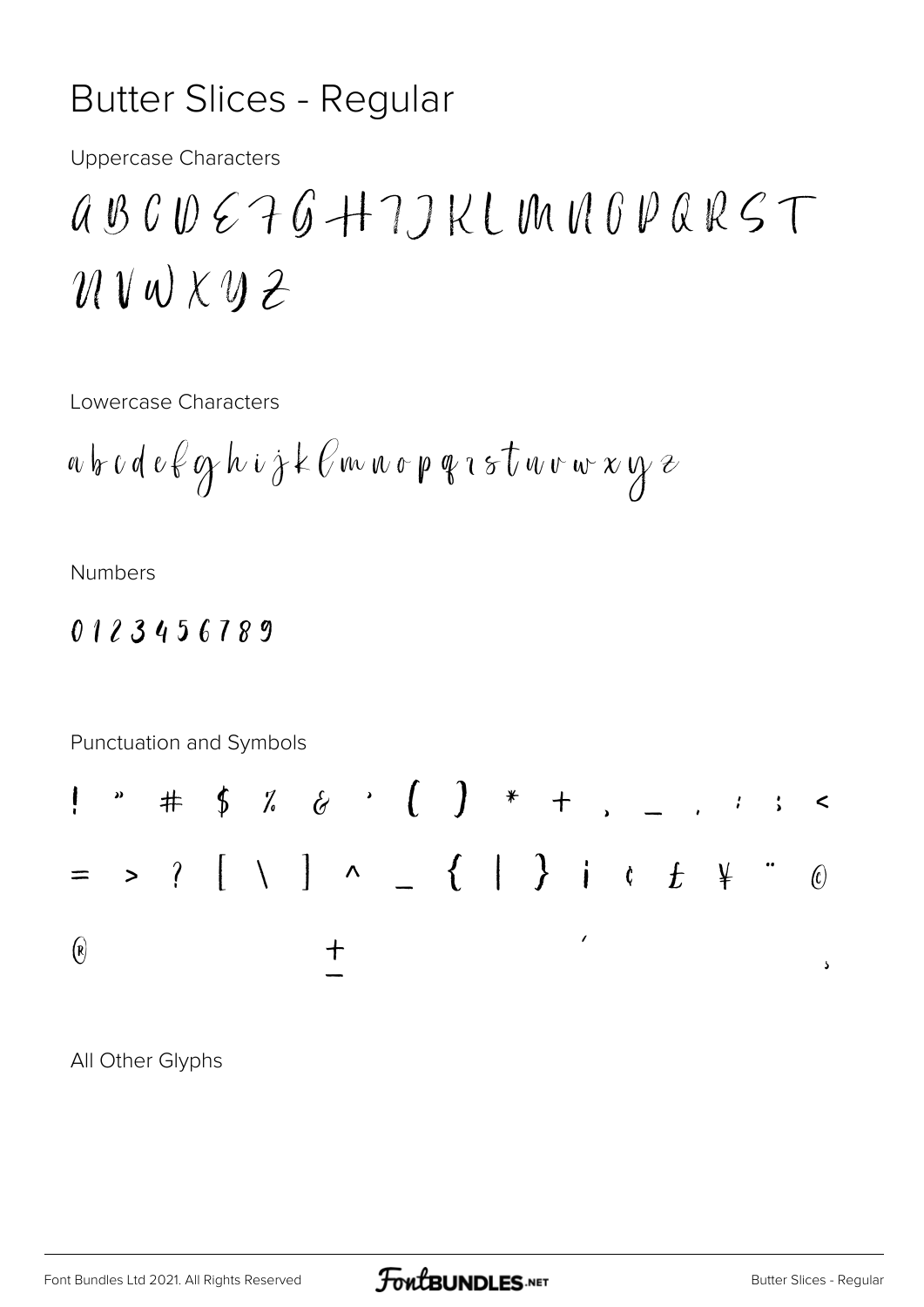